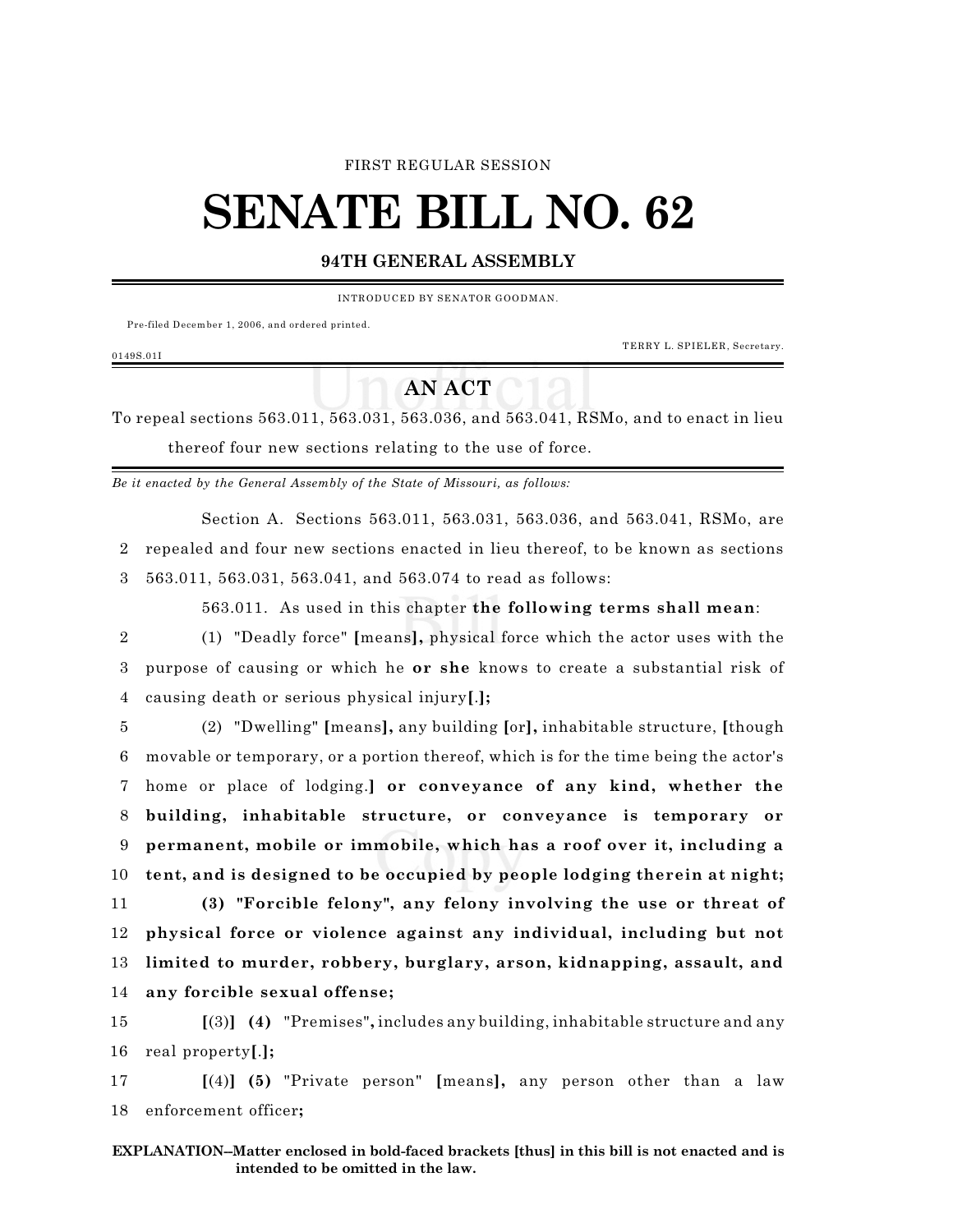**(6) "Remain after unlawfully entering", to remain in or upon premises after unlawfully entering as defined in this section;**

 **(7) "Residence", a dwelling in which a person resides either temporarily or permanently or is visiting as an invited guest;**

 **(8) "Unlawfully enter", a person unlawfully enters in or upon premises when he or she enters such premises and is not licensed or privileged to do so. A person who, regardless of his or her purpose, enters in or upon premises that are at the time open to the public does so with license unless he or she defies a lawful order not to enter, personally communicated to him or her by the owner of such premises or by another authorized person. A license to enter in a building that is only partly open to the public is not a license to enter in that part of the building that is not open to the public**.

563.031. 1. A person may, subject to the provisions of subsection 2 of this section, use physical force upon another person when and to the extent he **or she** reasonably believes such force to be necessary to defend himself **or herself** or a third person from what he **or she** reasonably believes to be the use or imminent use of unlawful force by such other person, unless:

 (1) The actor was the initial aggressor; except that in such case his **or her** use of force is nevertheless justifiable provided

 (a) He **or she** has withdrawn from the encounter and effectively communicated such withdrawal to such other person but the latter persists in continuing the incident by the use or threatened use of unlawful force; or

 (b) He **or she** is a law enforcement officer and as such is an aggressor pursuant to section 563.046; or

 (c) The aggressor is justified under some other provision of this chapter or other provision of law;

 (2) Under the circumstances as the actor reasonably believes them to be, the person whom he **or she** seeks to protect would not be justified in using such protective force**;**

 **(3) The actor was attempting to commit, committing, or escaping after the commission of a forcible felony**.

 2. A person may not use deadly force upon another person under the circumstances specified in subsection 1 of this section unless**:**

 **(1)** He **or she** reasonably believes that such deadly force is necessary to protect himself **or herself** or another against death, serious physical injury,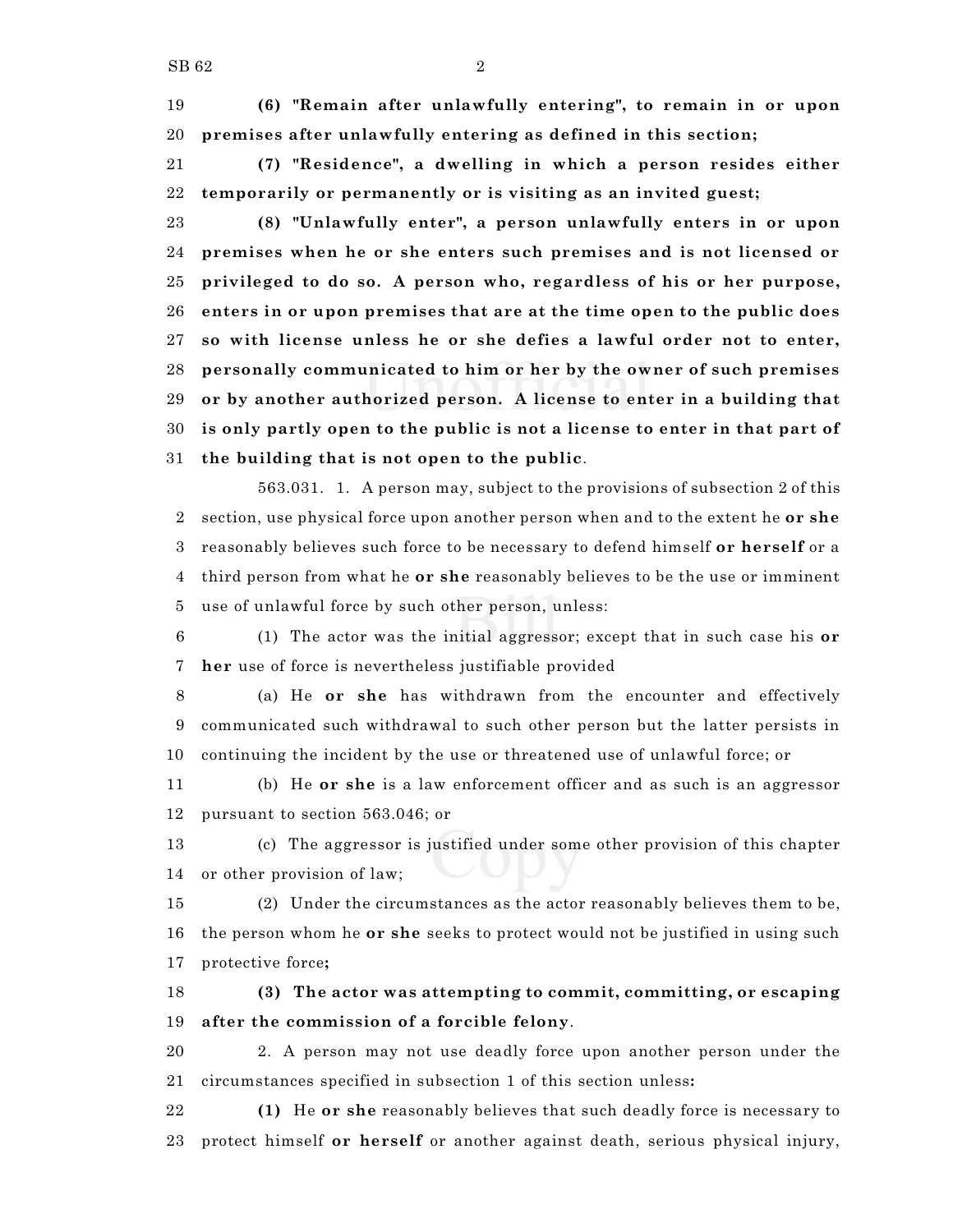**[**rape, sodomy or kidnapping or serious physical injury through robbery, burglary or arson**] or any forcible felony; or**

 **(2) Such force is used against a person who unlawfully enters, remains after unlawfully entering, or attempts to unlawfully enter a dwelling, residence, or vehicle lawfully occupied by such person;**

 **3. A person does not have a duty to retreat from a dwelling, residence, or vehicle where the person is not unlawfully entering or unlawfully remaining**.

 **[**3.**] 4.** The justification afforded by this section extends to the use of physical restraint as protective force provided that the actor takes all reasonable measures to terminate the restraint as soon as it is reasonable to do so.

 **[**4.**] 5.** The defendant shall have the burden of injecting the issue of justification under this section.

563.041. 1. A person may, subject to the limitations of subsection 2, use physical force upon another person when and to the extent that he **or she** reasonably believes it necessary to prevent what he **or she** reasonably believes to be the commission or attempted commission by such person of stealing, property damage or tampering in any degree.

 2. A person may use deadly force under circumstances described in subsection 1 only when such use of deadly force is authorized under other sections of this chapter.

 3. The justification afforded by this section extends to the use of physical restraint as protective force provided that the actor takes all reasonable measures to terminate the restraint as soon as it is reasonable to do so.

 4. The defendant shall have the burden of injecting the issue of justification under this section.

**563.074. 1. Notwithstanding the provisions of section 563.016, a person who uses force as described in sections 563.031, 563.041, 563.046, 563.051, 563.056, and 563.061 is justified in using such force and is immune from criminal prosecution and civil action for the use of such force.**

 **2. The court shall award attorney's fees, court costs, and all reasonable expenses incurred by the defendant in defense of any civil action brought by a plaintiff if the court finds that the defendant is immune from prosecution as provided in subsection 1 of this section.**

**[**563.036. 1. A person in possession or control of premises